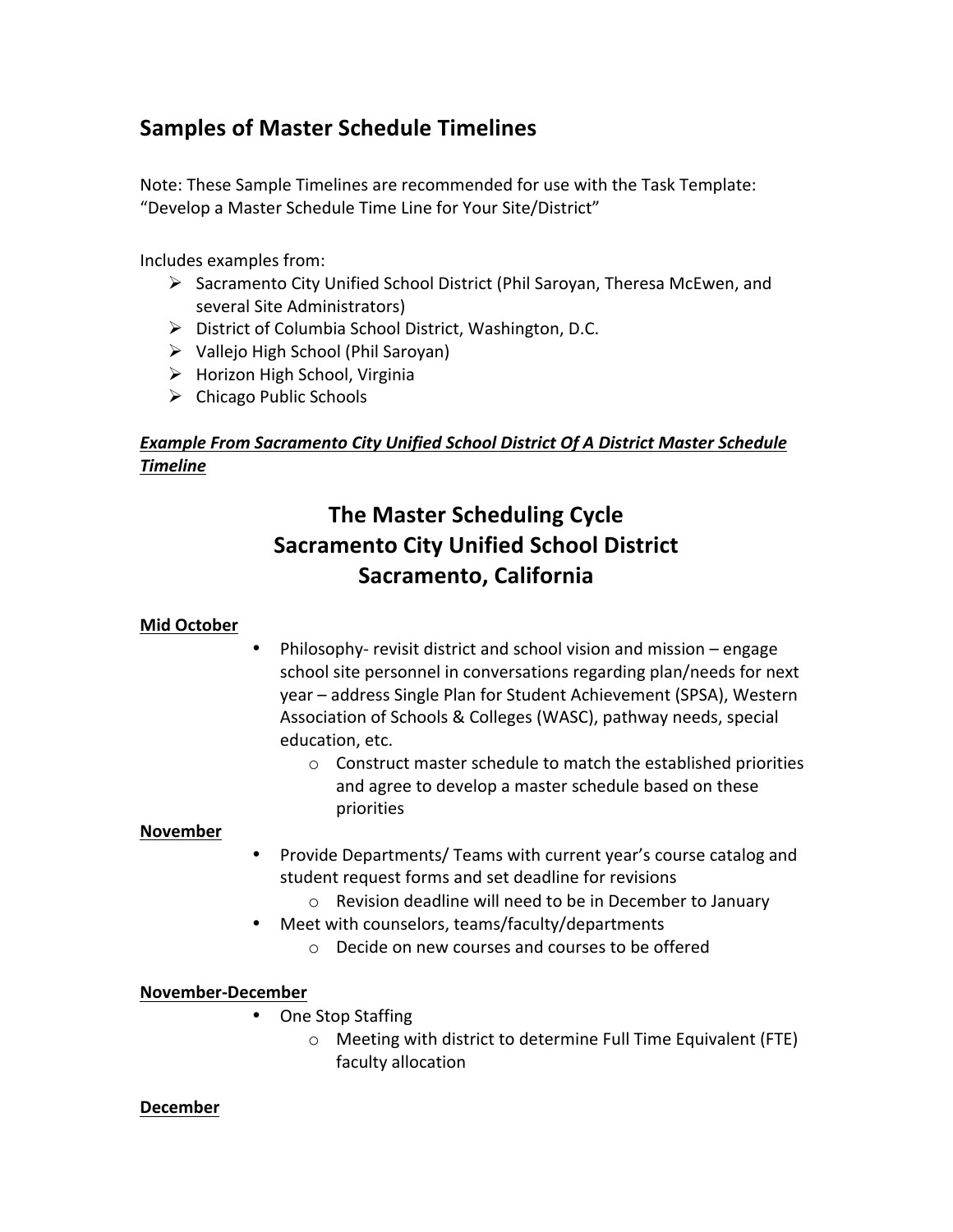- Submit to district new courses/changes for approval this should be completed prior to leaving for break
	- $\circ$  Identify new courses and determine who will be responsible for writing the course description - be sure to include text books and/or online resources in your thinking

#### **January**

- Make arrangements to reproduce course offering catalog and student selection forms or post online
	- $\circ$  Depending on how this is done, lead time for completion may be extended
- Develop Student Pathway Request and Student Course Request Form/s
- Review Course Catalog and Student Request Forms with teams, departments and counselors (review with all involved with master scheduling)
	- $\circ$  Get the final drafts done as soon as possible after the first semester ends
- Complete Course Catalog and Student Request Forms post online  $\circ$  Complete by the end of the 1<sup>st</sup> semester
- Contact feeder schools to set up schedule for student pathway selection and course selection
	- $\circ$  Try to get this schedule set so that it can be completed by the end of February or early March at the latest
- Student course selection process
	- $\circ$  Design a process that works for your site and try to finish by end of February or early March

## **February**

- After district approval, submit new courses for approval to University of California Office of the President (UCOP) AND National Collegiate Athletic Association/NCAA Clearinghouse
- Set up dates and times for parent meetings
	- $\circ$  Pre-scheduling information (only if you decide to do this)

## **February(– March**

- Conduct Parent Meetings/school orientations
	- $\circ$  Pre-scheduling information and provide a calendar of events for master scheduling
- Conduct student meetings for course request surveys
	- $\circ$  This should be done before State Testing and AP Testing if possible

## **March(31**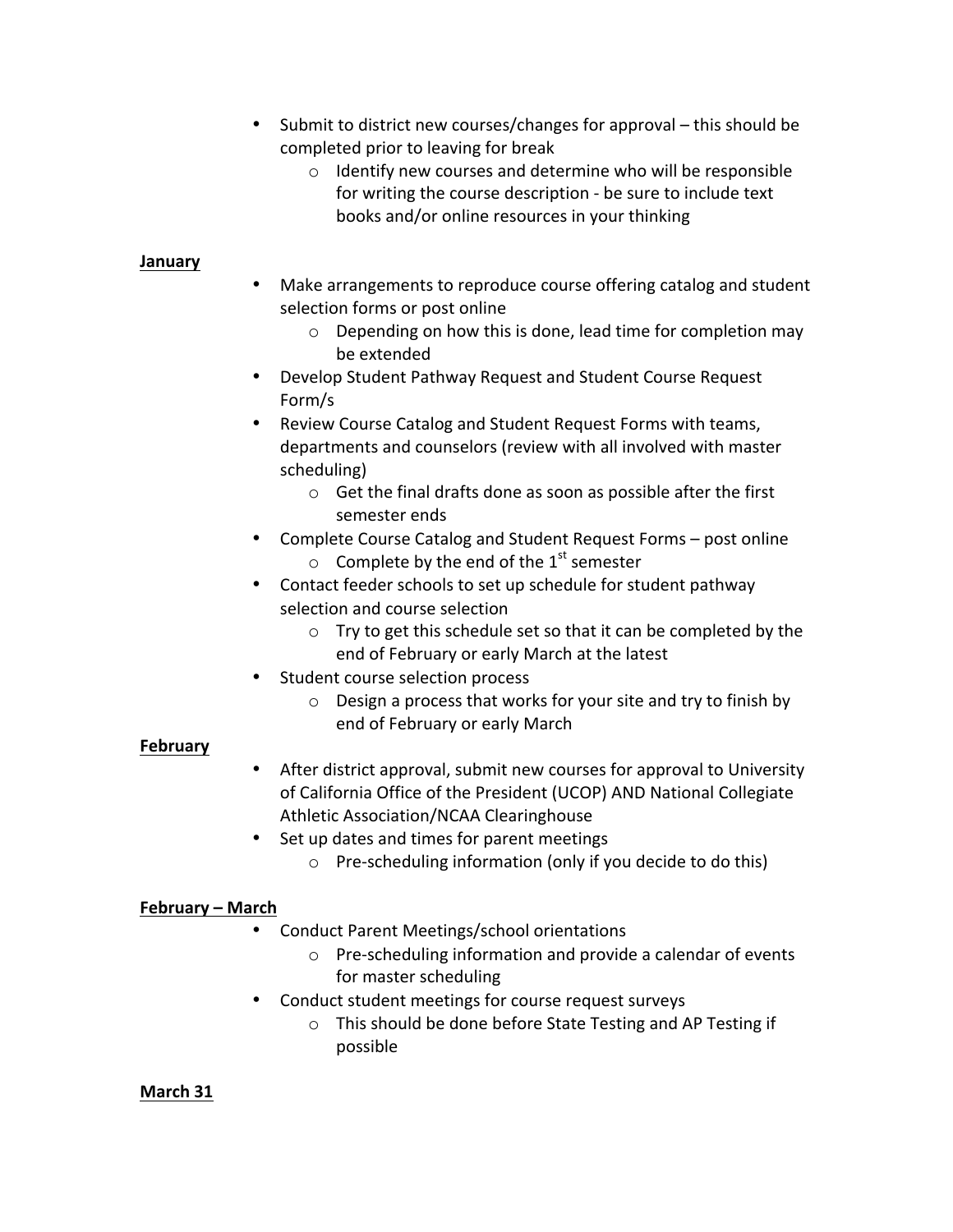- Conduct textbook inventory order textbooks as needed
	- $\circ$  Make sure that there are enough textbooks for the sections planned

#### **March?April**

- Solicit Teacher Schedule Preferences
- Input student course requests into district master scheduler can do this in increments to help in team scheduling
	- $\circ$  District Data Processing department must have new year programs set up (Rollover)
- Get Open Enrollment student information and process students that are leaving and those who are entering school
	- o Student Personnel Services must provide lists and the Data Processing Department must adjust rising school information for course request entry
- Gather data student course request tally and potential course conflict matrix
	- $\circ$  Share course tally counts with department chairs, teams, Counselors and Media Tech- helps with section & book counts
- Correct entry errors (if any) in the course tally and make changes as necessary based on adjustments to course offerings
	- $\circ$  Begin the process of matching the number of sections offered with the Full Time Equivalent (FTE) faculty staffing allocation
- Determine the number of sections needed in the master schedule
	- $\circ$  Be sure to be in contact with counselors, team teachers and department chairs
- Revise the number of sections needed in the master schedule to meet Full Time Equivalent (FTE) faculty allocation
	- $\circ$  Be sure to be in contact with counselors, team teachers and department chairs

## **March - June**

Identify Staffing Needs – match Full Time Equivalent (FTE) faculty and section count, verify teacher credentials to insure that current staffing matches student requests

## **April(– May**

## **MASTER SCHEDULING PROCESS**

- Determine "Path"/team classes and hold meeting w/teams, Department Chairs etc. to determine optimum placement of classes
	- $\circ$  Use course conflict matrix to place classes based on the established priorities of the school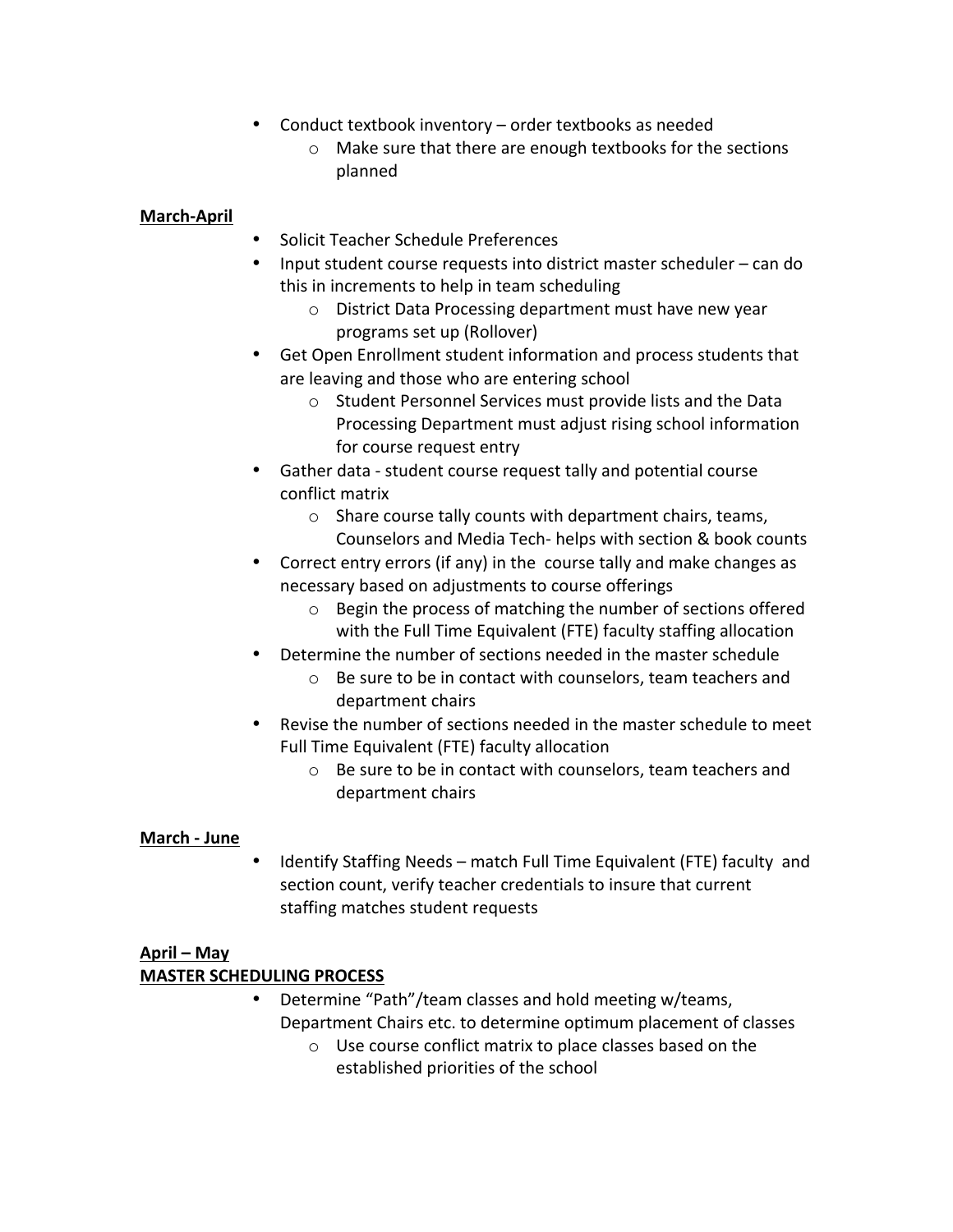| $\bullet$<br>٠                        | Meet with counselors, teams & departments to plan course/section<br>offerings<br>Meet with teams/academies first, then departments in order<br>$\circ$<br>of most singletons - (Remember AP/IB (honors, if applicable),<br>Special Ed)<br>Develop the Master Schedule using the potential course conflict<br>matrix to develop and balance the master schedule<br>Be sure to be in contact with counselors, team teachers and<br>$\circ$<br>department chairs during this process        |
|---------------------------------------|------------------------------------------------------------------------------------------------------------------------------------------------------------------------------------------------------------------------------------------------------------------------------------------------------------------------------------------------------------------------------------------------------------------------------------------------------------------------------------------|
| <b>May</b><br>٠<br>٠<br><b>May 30</b> | Input master schedule into district master scheduler<br>Assign schedules to students<br>Check for degree of fit<br>Shoot for the 90% range<br>$\circ$<br>Adjust master schedule to increase degree of fit to acceptable level<br>Be sure to be in contact with counselors, team teachers and<br>$\circ$<br>department chairs during this process                                                                                                                                         |
| $\bullet$                             | Notify teachers of tentative assignment for the following school year.<br>Best practices provides this to teachers a week or two earlier<br>$\circ$                                                                                                                                                                                                                                                                                                                                      |
| June<br>$\bullet$                     | Distribute Student Course Request list to students<br>Zangle produces this form<br>$\circ$<br>Call the Master Schedule a wrap<br>Prior to leaving for the summer<br>$\circ$                                                                                                                                                                                                                                                                                                              |
| <b>August</b><br>٠                    | Adjust Master Schedule to accommodate staffing and student<br>changes that happened over the summer<br>Be sure to be in contact with counselors, team teachers and<br>$\circ$<br>department chairs during this process and notify teachers if<br>any changes have been made in their tentative assignment<br>Coordinate with staff for distribution of student schedules for the<br>opening of school<br>Be sure to include these procedures in your opening staff<br>$\circ$<br>meeting |
| August – October                      | Set up daily enrollment count procedure                                                                                                                                                                                                                                                                                                                                                                                                                                                  |

 $\circ$  Be sure to include these procedures in your opening staff meeting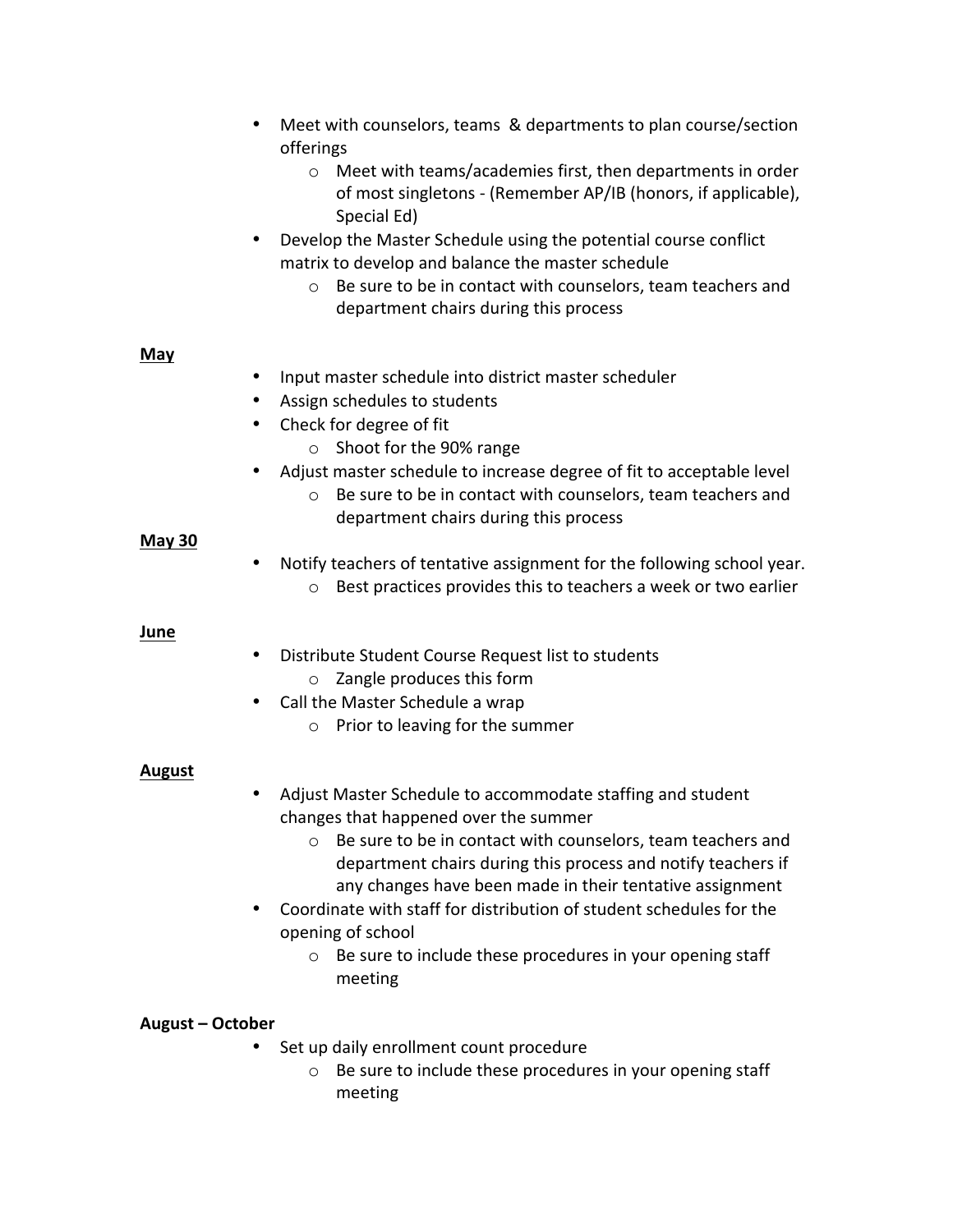#### **September**

- Generate Williams compliance documents
- Verify teacher class counts and balance classes as necessary
	- $\circ$  Balance all classes by the fifth week of the school year
- Make adjustments to the Master Schedule to correct student schedules and balance classes as necessary
	- $\circ$  Be sure to be in contact with counselors, team teachers and department chairs during this process

Last updated November 2013

#### **Example of a District's Major Milestones for the Master Schedule Timeline**

From District of Columbia - Washington, D.C. Source: 2011-2012 High School Planning Guide

| Timeline      |                                                                                          |
|---------------|------------------------------------------------------------------------------------------|
| Date          | <b>Action Item</b>                                                                       |
| January 223,  | Course lists for SY 2012-2013 due to Manager of Scheduling                               |
| 2012          |                                                                                          |
| February 6-7, | Boot Camp Master Scheduler Training in DC STARS Lab                                      |
| 2012          | February 6 (morning) for experienced schedulers, F February 7 (afternoon) first          |
|               | and second year scheduler                                                                |
|               |                                                                                          |
| February 15,  | Scheduling Workbook due                                                                  |
| 2012          |                                                                                          |
| March 9,      | Student course plans completed, reviewed, approved, and locked in the IGP for            |
| 2012          | grades 9-11                                                                              |
|               |                                                                                          |
| March $12 -$  | Pre-scheduling completed in DC STARS Lab                                                 |
| 30, 2012      |                                                                                          |
| March 30,     | Review, approval, and migration of student course plans from IGP to DCSTARS              |
| 2012          | by the Office of College & Career Readiness' Academic Planning & Scheduling              |
|               | team completed                                                                           |
|               |                                                                                          |
| March 30,     | All 8 <sup>th</sup> grade students pre-transitioned by middle grades scheduler to a high |
| 2012          | school                                                                                   |
|               |                                                                                          |
| April 23,     | IGP information provided for DCPS $8th$ grade students by Academic Planning              |
| 2012          | team                                                                                     |
|               |                                                                                          |
| April 30,     | School's master timetables built in DC STARS Lab Open Workshop                           |
| 2012          |                                                                                          |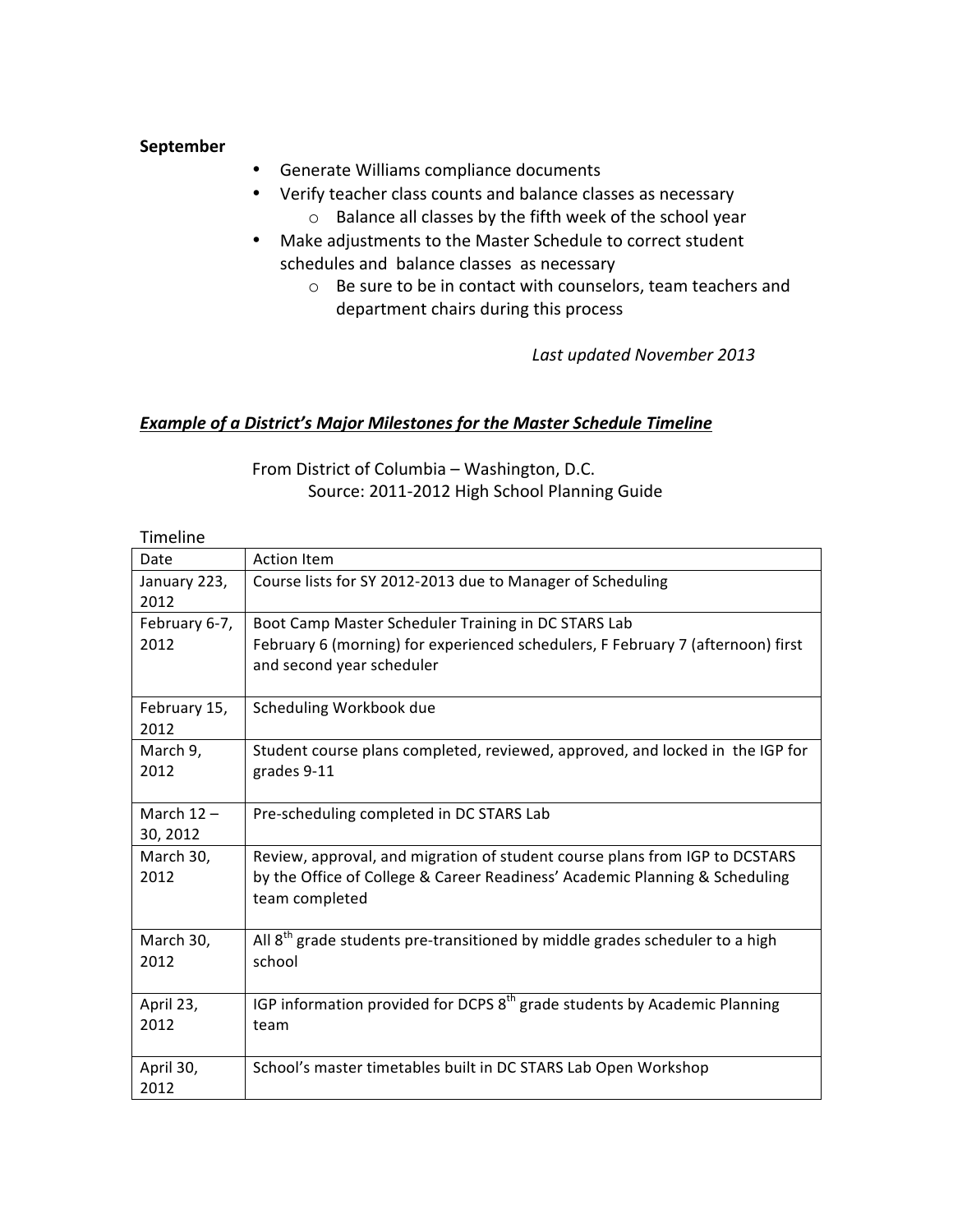| June 21, 2012      | High quality, complete course selections for SY 2012-2013 mailed with final<br>report cards to students entering grades 9-12              |
|--------------------|-------------------------------------------------------------------------------------------------------------------------------------------|
| June 29, 2012      | High quality, complete student schedules for students in grades 9-12 <sup>th</sup> SY 2012-<br>2013 available for viewing through the IGP |
| August 15,<br>2012 | High quality, complete student schedules updated for summer school students                                                               |
| August 16,<br>2012 | High-quality, complete student schedules mailed by the Academic Planning<br>team for students in grades 9-12                              |
|                    |                                                                                                                                           |

For related metrics and details and deadlines by month, see https://dcstars.k12.dc.gov/training/Scheduling/High\_School\_Planning\_Guide\_and\_Sche duling\_Workbook.pdf

## **Example of a Site-Specific Master Schedule Timeline**

## **The Master Scheduling Cycle Developed by Phil Saroyan for Vallejo High School, Vallejo, California**

| <b>Step</b>                           | <b>Description</b>                           | <b>Timeline</b> |
|---------------------------------------|----------------------------------------------|-----------------|
|                                       |                                              |                 |
| Philosophy                            | Understand that the master schedule must     |                 |
|                                       | be constructed to match the philosophy of    |                 |
|                                       | the district                                 |                 |
| Curriculum Products - State & Local,  |                                              |                 |
| School Level Plan, WASC, II/USP, CPA, |                                              |                 |
| SLC, Linked Learning                  |                                              |                 |
| Provide Departments/ Teams with last  | The deadline will need to be in December to  | September       |
| year's course catalog and student     | January                                      |                 |
| request forms and set deadline for    |                                              |                 |
| revisions                             |                                              |                 |
| Meet with counselors,                 | Decide on new courses and courses to be      | November        |
| teams/faculty/departments             | offered                                      |                 |
| Submit new courses/changes for        |                                              | December -      |
| approval                              |                                              | January         |
| Submit new courses for approval to UC | After district approval                      | January         |
| and NCAA Clearinghouse                |                                              |                 |
| Make appointment with print shop to   | Let the print shop know that the materials   | January         |
| reproduce course catalog and student  | will be needed in February and ask for their |                 |
| request forms                         | timeline needs                               |                 |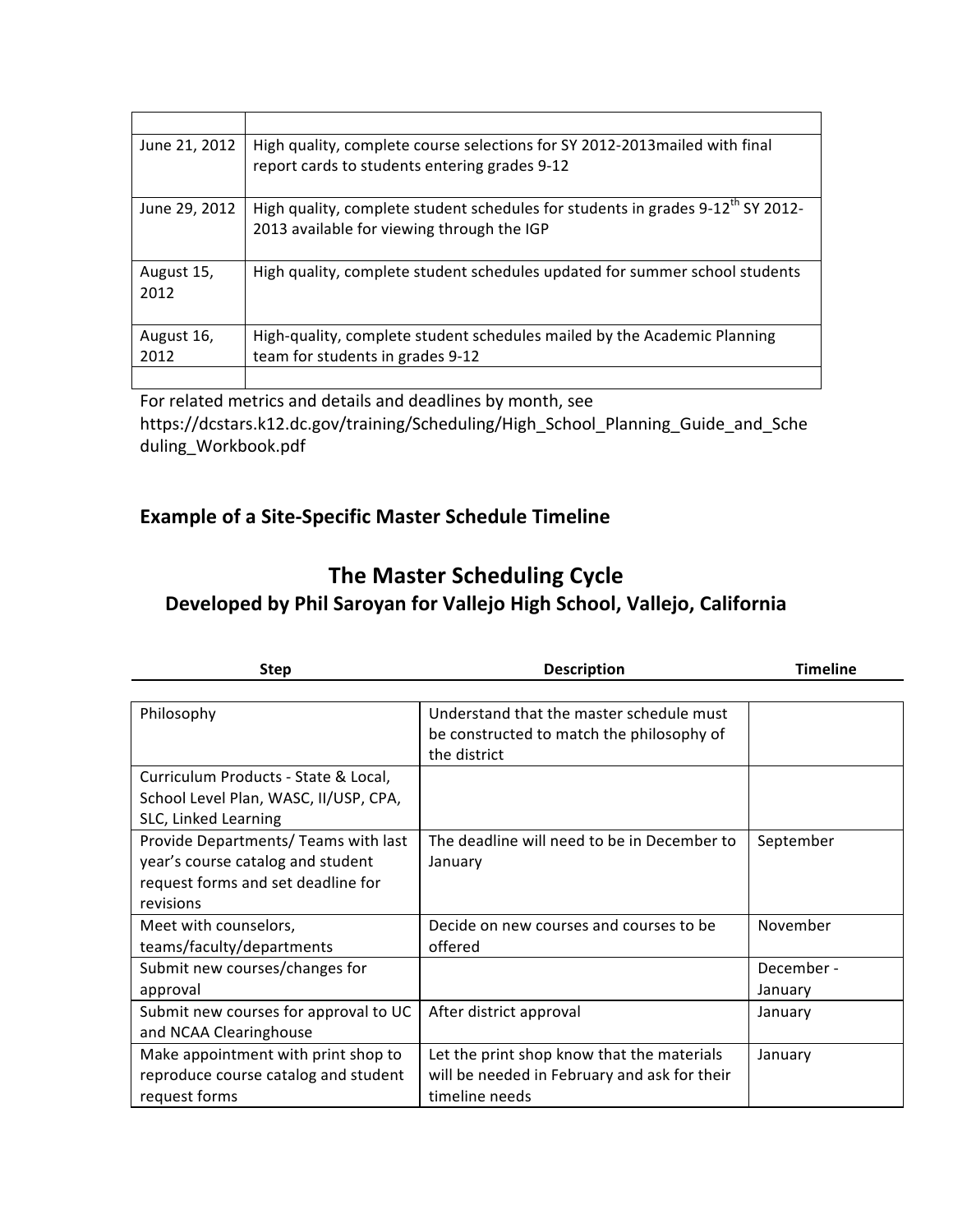| Develop Course Catalog                   |                                                | January          |
|------------------------------------------|------------------------------------------------|------------------|
| Develop Student Course Request Form      |                                                | January          |
| Review Course Catalog and Request        | Get the final drafts done as soon as possible  | January          |
| Forms with teams, departments and        | after the first semester ends                  |                  |
| counselors                               |                                                |                  |
| Contact feeder schools to set up         | Try to get this schedule set so that it can be | January          |
| schedule for student course selection    | completed by the end of February or early      |                  |
|                                          | March at the latest                            |                  |
| Determine which department(s) and        | Pick a department that has a required class    | January          |
| teams to use to complete student         | for the particular grade of students and set   |                  |
| course requests for current students     | schedule to try to finish by end of February   |                  |
| and set up a schedule                    | or early March at the latest. Pick all teams   |                  |
|                                          | also                                           |                  |
| <b>Faculty Survey</b>                    | It is best to put this out just after first    | February         |
|                                          | semester final exams are over                  |                  |
| Set up date to meet with district office | It would be great to get the district's        | February         |
| personnel to discuss projected student   | prediction in February, but the school site    |                  |
| counts, staffing allocation and team     | doesn't have all the data it needs to discuss  |                  |
| configurations                           | the counts until the student course request    |                  |
|                                          | tallies are completed                          |                  |
| Take course catalog and student          |                                                | February         |
| course request forms to printer          |                                                |                  |
| Set up dates and times for parent        | Pre-scheduling information (only if you        | February         |
| meetings                                 | decide to do this)                             |                  |
| Pick up materials from printers          |                                                | February         |
| <b>Conduct Parent Meetings</b>           | Pre-scheduling information and provide a       | February - March |
|                                          | calendar of events for master scheduling       |                  |
| Conduct student meetings for course      | This should be done before STAR and AP         | February - March |
| request surveys                          | Testing if possible                            |                  |
| Input student course requests into       | District Data Processing department must       | March - April    |
| district master scheduler - can do this  | have new year programs set up by March         |                  |
| in increments to help in team            | 1st                                            |                  |
| scheduling                               |                                                |                  |
| Get Open Enrollment student              | Student Personnel Services must provide        | March - April    |
| information and process students that    | lists and the Data Processing Department       |                  |
| are leaving and those who are            | must adjust rising school information for      |                  |
| entering school                          | course request entry                           |                  |
| Gather data - student course request     | Share course tally counts with department      | March - April    |
| tally and potential course conflict      | chairs, teams, Counselors and Librarian-       |                  |
| matrix                                   | helps with section & book counts               |                  |
| Correct entry errors (if any) in the     | Begin the process of matching the number       | March - April    |
| course tally and make changes as         | of sections offered with the FTE allocation    |                  |
| necessary based on adjustments to        |                                                |                  |
| course offerings                         |                                                |                  |
| Set dates for feeder school student      | Doing this when seniors are gone on the        | March - April    |
| visitations                              | grad night trip in May works well              |                  |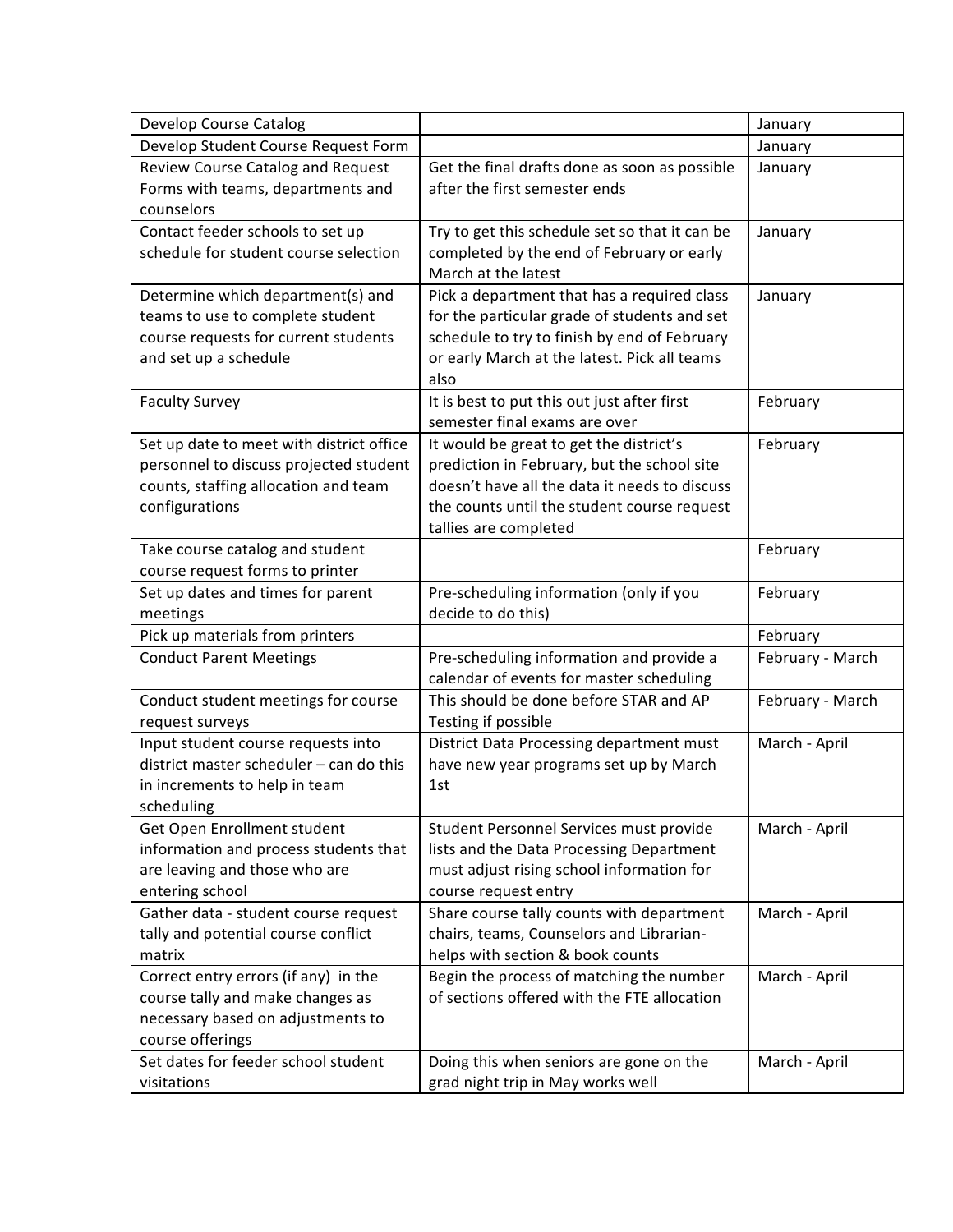| Determine the number of sections        | Be sure to be in contact with counselors,     | March - April |
|-----------------------------------------|-----------------------------------------------|---------------|
| needed in the master schedule           | team teachers and department chairs during    |               |
|                                         | this process                                  |               |
| Give Section Counts to the Librarian    | Make sure that there are enough textbooks     | March - April |
|                                         | for the sections planned                      |               |
| Meet with district personnel to         | Finalize this process as soon as possible     | March - April |
| determine projected student counts      |                                               |               |
| and staffing allocation                 |                                               |               |
| Hire teachers as necessary              | There needs to be a method to accomplish      | March - June  |
|                                         | this before all the teachers are gone         |               |
| Revise the number of sections needed    | Be sure to be in contact with counselors,     | March - April |
| in the master schedule to meet FTE      | team teachers and department chairs during    |               |
| allocation                              | this process                                  |               |
| Plan for new student orientations       | These are the back to school orientations -   | April         |
|                                         | set up buddies if you do this                 |               |
| Determine "Path"/team classes and       | Use course conflict matrix to place           | April - May   |
| hold meeting w/teams, Dept. Chairs      | "Path"/team classes                           |               |
| etc. to place classes                   |                                               |               |
| Meet with counselors, teams &           | Meet with teams./academies first, then        | April - May   |
| departments to plan course/section      | departments in order of most singletons -     |               |
| offerings                               | (remember AP/HP, Special Ed)                  |               |
| Develop the Master Schedule using       | Be sure to be in contact with counselors,     | April - May   |
| the potential course conflict matrix to | team teachers and department chairs during    |               |
| develop and balance the master          | this process - dept meetings with the         |               |
| schedule                                | magnetic schedule board                       |               |
| Set dates for new parent orientation    | Need new school calendar and coordinate       | May           |
| and back to school days for all grades  | with photographer, cafeteria, finance office, |               |
|                                         | coaches and custodians                        |               |
| Publish all date information including  | Be sure to include your new incoming          | May           |
| next year's school calendar in          | parents in this mailing                       |               |
| newsletter to parents                   |                                               |               |
| Input master schedule into district     |                                               | May           |
| master scheduler                        |                                               |               |
| Assign schedules to students            |                                               | May           |
| Check for degree of fit                 | Should be in the 90% range                    | May           |
| Adjust master schedule to increase      | Be sure to be in contact with counselors,     | May           |
| degree of fit to acceptable level       | team teachers and department chairs during    |               |
|                                         | this process                                  |               |
| Hold feeder school visitation days or   | Be sure to get a commitment from feeder       | May           |
| don't do this. It takes a lot of        | schools to send faculty members for           |               |
| coordination to do this and it is very  | supervision - otherwise, don't try the        |               |
| difficult to do around the testing.     | visitation days                               |               |
| Call the Master Schedule a rap          | At least for the summer                       | June          |
| Provide teachers with official notice   | An absolute must for teachers to know their   | June          |
| relative to schedule for next year      | schedule before the summer break              |               |
| Adjust Master Schedule to               | Be sure to be in contact with counselors,     | August        |
| accommodate staffing changes that       | team teachers and department chairs during    |               |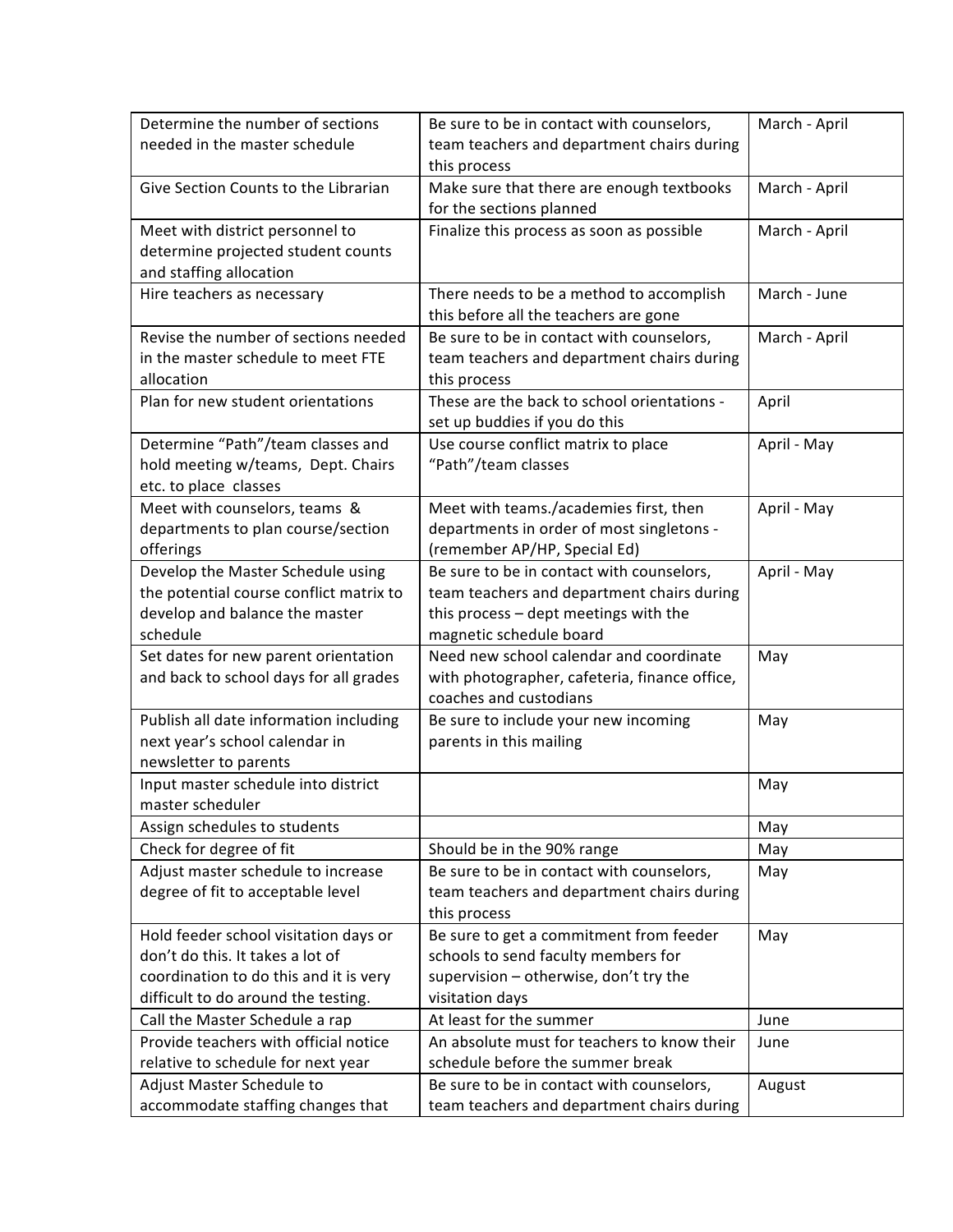| happened over the summer               | this process                                  |                  |
|----------------------------------------|-----------------------------------------------|------------------|
| Print opening of school package        | This is for orientations and the first day of | August           |
|                                        | school                                        |                  |
| Set up tag room packets for opening of | Be sure to include these procedures in your   | August           |
| school if you do this                  | opening staff meeting                         |                  |
| Set up daily enrollment count          | Be sure to include these procedures in your   | August - October |
| procedure from first day of school to  | opening staff meeting                         |                  |
| <b>CBEDS Day</b>                       |                                               |                  |
| Verify teacher class counts and        |                                               | September        |
| balance classes as necessary           |                                               |                  |
| Adjust Master Schedule to balance      | Be sure to be in contact with counselors,     | September        |
| classes as necessary                   | team teachers and department chairs during    |                  |
|                                        | this process                                  |                  |

## **An Example Of A Site-Specific Master Schedule Building Timeline**

## **Horizon High School**

(a public charter school in southwest Virginia; enrollment: 800 students)

## 2011-2012 Master Schedule Building Tentative Timeline

|                | DATE                                          | <b>TASK</b>                                                                                                                                                                                                              | <b>PARTICIPANTS</b>                                                             |
|----------------|-----------------------------------------------|--------------------------------------------------------------------------------------------------------------------------------------------------------------------------------------------------------------------------|---------------------------------------------------------------------------------|
| 1.             | October 2010                                  | Re-evaluating current master schedule                                                                                                                                                                                    | Principal<br>Leadership Team<br>٠                                               |
| 2.             | Nov-Dec 2010                                  | Review Program of Studies<br>Modify as necessary<br>٠<br>Graduation requirement updates<br>٠<br>Printed upon completion<br>$\bullet$                                                                                     | Principal<br>Asst principal(s)<br>Guidance<br>Dept Chairs                       |
| 3.             | Jan 2011                                      | Meet with guidance department to review<br>process, course numbers and timelines                                                                                                                                         | Principal<br>Guidance<br>Dept Chairs<br>٠<br>Middle School<br>٠<br>Counselor(s) |
| $\mathbf{4}$ . | Jan 2011                                      | Parent Night to distribute program of studies<br>and elective fair (recruitment)<br>Distribute registration worksheets to<br>parents                                                                                     | Horizon High School<br>Staff                                                    |
| 5.<br>6.       | Feb 2011 - April<br>2011<br><b>March 2011</b> | <b>Student Registration</b><br>Meetings in each grade level English classes<br>٠<br>$(9-11)$<br>Student/counselor registration meetings<br>٠<br>1 week Counselor flex hours<br>Rising 9 <sup>th</sup> grade Registration | Guidance<br><b>Teachers</b><br>Parents<br>٠<br><b>Students</b><br>Guidance      |
|                |                                               | Meetings with individual middle schools                                                                                                                                                                                  | Middle School Staff<br>٠                                                        |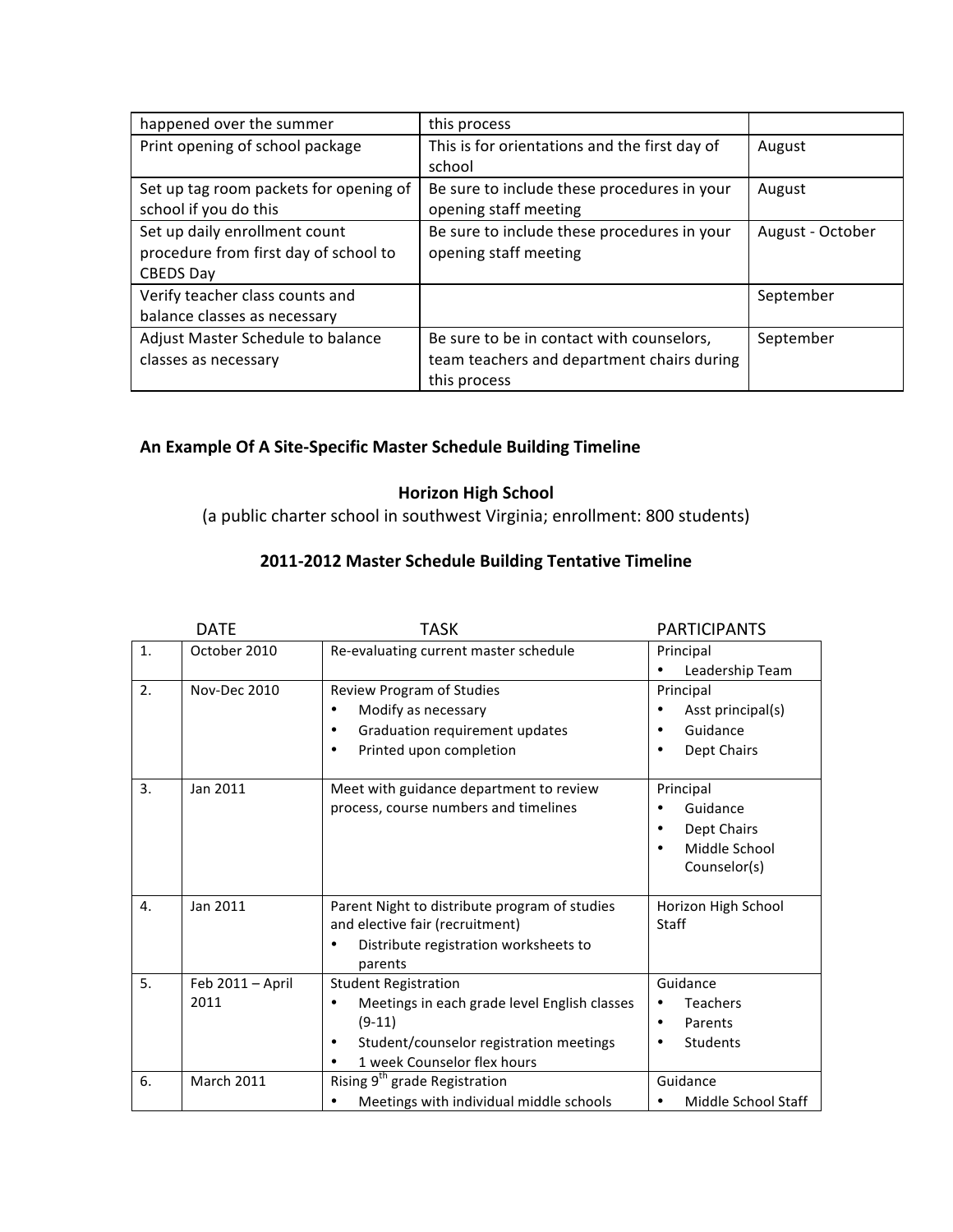| 7.  | April 29, 2011               | Verify that all students have registered by     | Principal                             |
|-----|------------------------------|-------------------------------------------------|---------------------------------------|
|     |                              | running course request reports.                 | Guidance                              |
| 8.  | May 11, 2011                 | Complete scheduling of unscheduled students.    | Guidance                              |
| 9.  | May 13, 2011                 | Run Course Report Tally                         | Principal                             |
|     |                              | Identify section needs<br>$\bullet$             |                                       |
|     |                              | Eliminate or combine small courses<br>$\bullet$ |                                       |
|     |                              | Estimate teacher and room needs<br>$\bullet$    |                                       |
| 10. | May 16, 2011                 | Share course tallies with department chairs     | Principal                             |
|     |                              |                                                 | Department chairs<br>$\bullet$        |
|     |                              |                                                 | Leadership Team                       |
| 11. | May 27, 2011                 | Department Chairs present master matrix for     | Principal                             |
|     |                              | individual departments.                         | <b>Department Chairs</b><br>$\bullet$ |
|     |                              | Team considers placements of courses and        |                                       |
|     |                              | identifies strengths and concerns/conflicts     |                                       |
| 12. | May 27, 2011                 | Set periods                                     | Principal                             |
| 13. | May 27, 2011                 | <b>Run Simulation</b>                           | Principal                             |
|     |                              | $\bullet$<br>Look for conflicts                 |                                       |
|     |                              | Balance sections (close as needed)<br>$\bullet$ |                                       |
|     |                              |                                                 |                                       |
| 14. | Last week of May             | Share Master Schedule with department chairs    | Principal                             |
|     | 2011                         |                                                 | $\bullet$<br><b>Department Chairs</b> |
|     |                              |                                                 | Leadership Team<br>$\bullet$          |
| 15. | First week of June           | Run Student Scheduler                           | Principal                             |
|     | 2011                         |                                                 |                                       |
| 16. | First week of June           | <b>Analyze Scheduling Results</b>               | Principal                             |
|     | 2011                         |                                                 | Guidance                              |
|     |                              |                                                 | Coordinator                           |
| 17. | Last week of June            | Final Master and Student Adjustment             | Principal                             |
|     | 2011                         |                                                 |                                       |
| 18. | <b>July 2011</b>             | Room Assignments                                | Principal                             |
| 19. | <b>July 2011</b>             | <b>Verify Schedules</b>                         | Principal                             |
| 20. | July 22, 2011                | <b>Mail Teacher Schedules</b>                   | <b>Admin Secretary</b>                |
| 21. | First week of<br>August 2011 | <b>Mail Student Schedules</b>                   | <b>Admin Secretary</b>                |
|     |                              |                                                 |                                       |
| 22. | Aug 8-19, 2011               | Student schedule requests                       | Principal<br>Guidance                 |
| 23. | 09-06-2011                   | First day of school                             |                                       |
|     |                              |                                                 |                                       |
|     |                              | penalty                                         | $\bullet$                             |
| 24. | 09-27-2011                   | Last day to withdrawal from class without       | Principal                             |
|     |                              |                                                 | Guidance                              |

ANOTHER TAKE ON A COMBINED DISTRICT AND SITE MASTER SCHEULE TIMELINE: (adapted from an early draft of a timeline for Santa Barbara School Districts, California)

January - District provides enrollment projections and initial staffing allotments to each site. Schools negotiate based on data, including site-specific history of enrollment data. District holds district-wide training for all site personnel involved in master schedule development. Site fields a Master Scheduling Team and commits to an collaborative,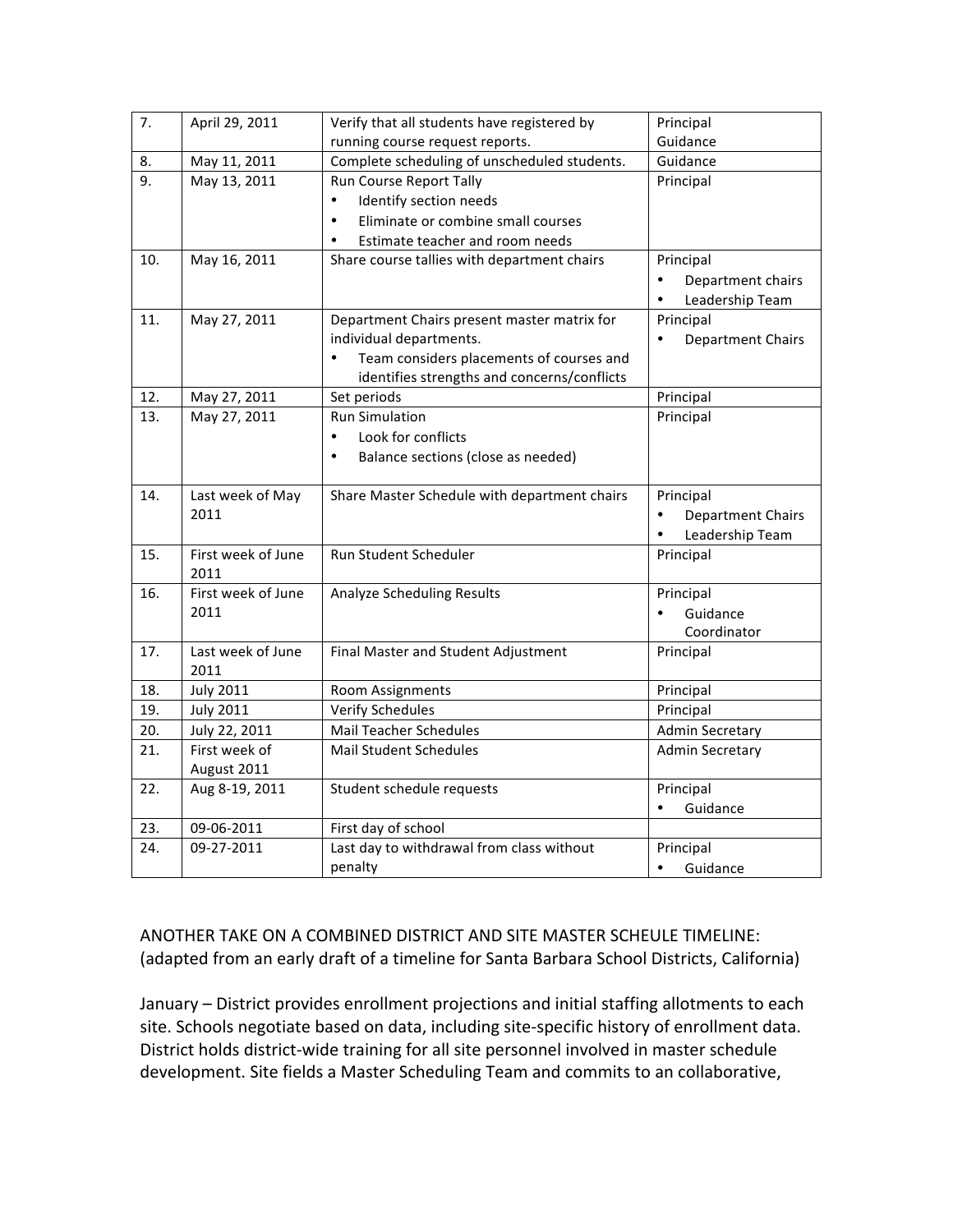inclusive, and transparent process. Team, with input from stakeholders, determines guiding principles and priorities.

Late February – District and site/s finalize registration materials for students and parents. Conduct student registration and hold meetings with departments and pathways regarding teacher requests for the following school year.

March - Site works with District to issue the first draft of the schedule before March 15 so that teachers can be notified of their status for the next school year. The district needs to issue layoff notices to teachers if reductions in services are required.

April –Finalize schedules at the sites and provide them to the district for review.

May – Notify returning teachers of their tentative assignments for the next school year. Notify the district office of any teacher vacancies that need to be filled.

August – Adjust schedules for student enrollment changes, staffing changes, and any changes in funding (i.e., new grant) that impacts course offerings, class size, staffing, etc.

November - Review enrollment, staffing, student performance, and other factors to determine any master schedule adjustments for the  $2^{nd}$  semester.

## A different take on stages in the Master Scheduling Process...

# **Chicago Public Schools Master Schedule Plan, Timelines, and Responsibilities**

"A successful high school Master Schedule represents the scheduler's best efforts along with the school principal, teachers, and counselors at bringing the school curriculum design together in a framework for the greatest possible learning outcomes. A successful academic year is not possible without this foundation and without the collaboration of the entire school staff. It is not possible to approach scheduling in isolation. The school scheduling team composed of teachers, counselors, and administrators work together to provide the school scheduler the information needed to complete the technical requirements of the Master Schedule Builder software used in the preparation of the school schedule. The school scheduling team is an extension of the Instructional Leadership Team."

Eight Phases of the Scheduling Process: